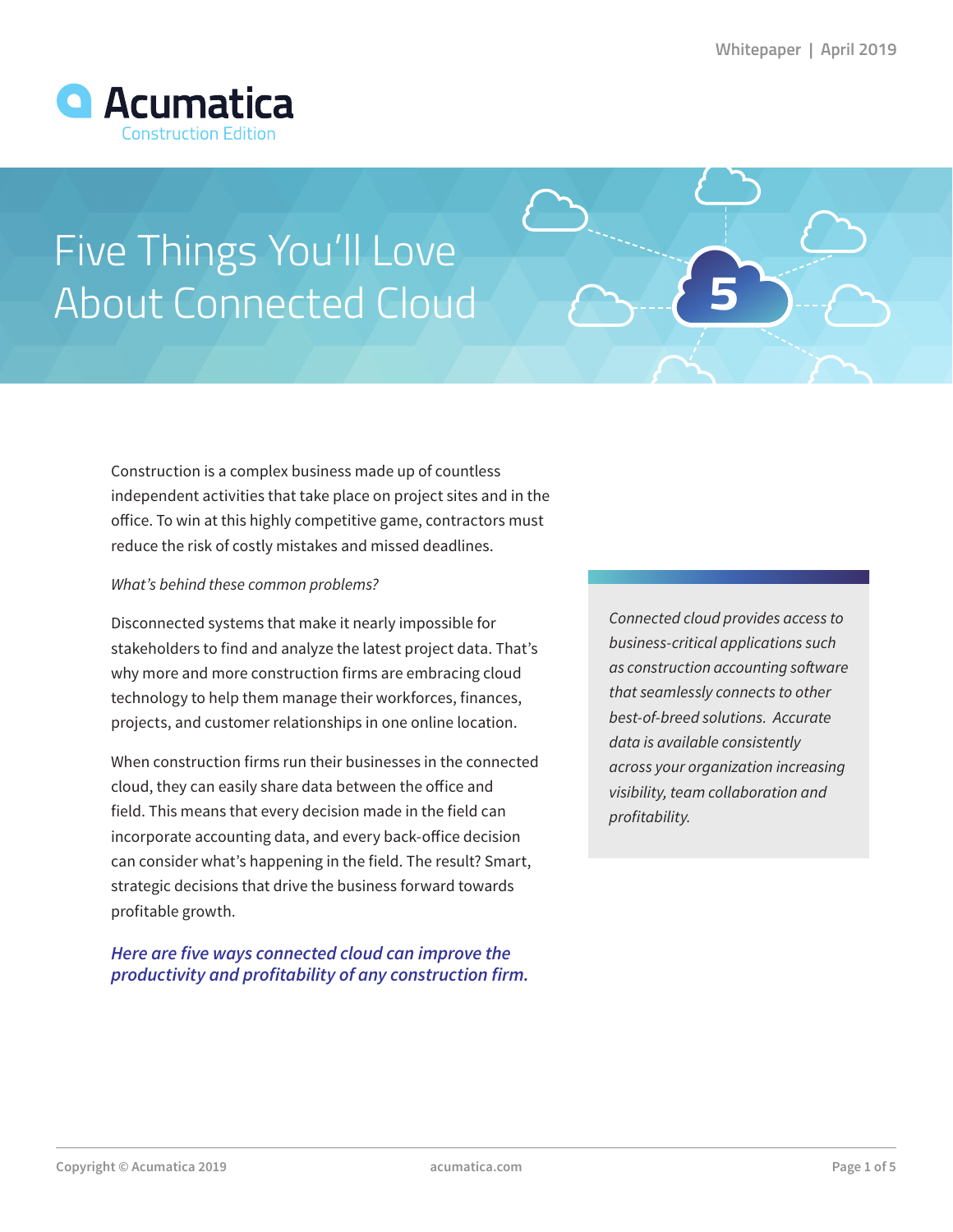# 1. Connected Cloud Expands the Capabilities of Your System

Although construction teams have their specific areas of responsibility, they don't work in silos. Each member of the team needs to collaborate with multiple people involved in the project, both internal and external personnel. That's why integration between software applications is no longer just a "nice-to-have" feature—it's a business-critical function.

If a legacy system can't integrate with other software, employees must resort to unreliable workarounds or even manual data entry—which can cripple decision-making and productivity.

Connected cloud platforms easily integrate with other software solutions by using application programming interfaces (APIs) that are designed to share data between systems. Secure APIs implemented as web services allow skilled users to build agile, nimble interfaces that connect to trusted sources. They also let users read and use data across systems as part of real-time business workflows.



*Seamlessly connect to other construction solutions*

Cloud construction accounting software offers integrated processes that help ensure data accuracy. For example, it can merge construction accounting and customer contact management in a single system. Cloud solutions provide:

- Embedded user-defined workflow processes, such as approvals, to be routed automatically.
- Connections to Procore, ProEst, DocuSign, and other best of breed solutions.
- Global capabilities such as multi-company, multi-language, and multi-currency support.

*When employees have access to complete, current information, their productivity increases, their communication improves, and the entire construction cycle runs more smoothly.*

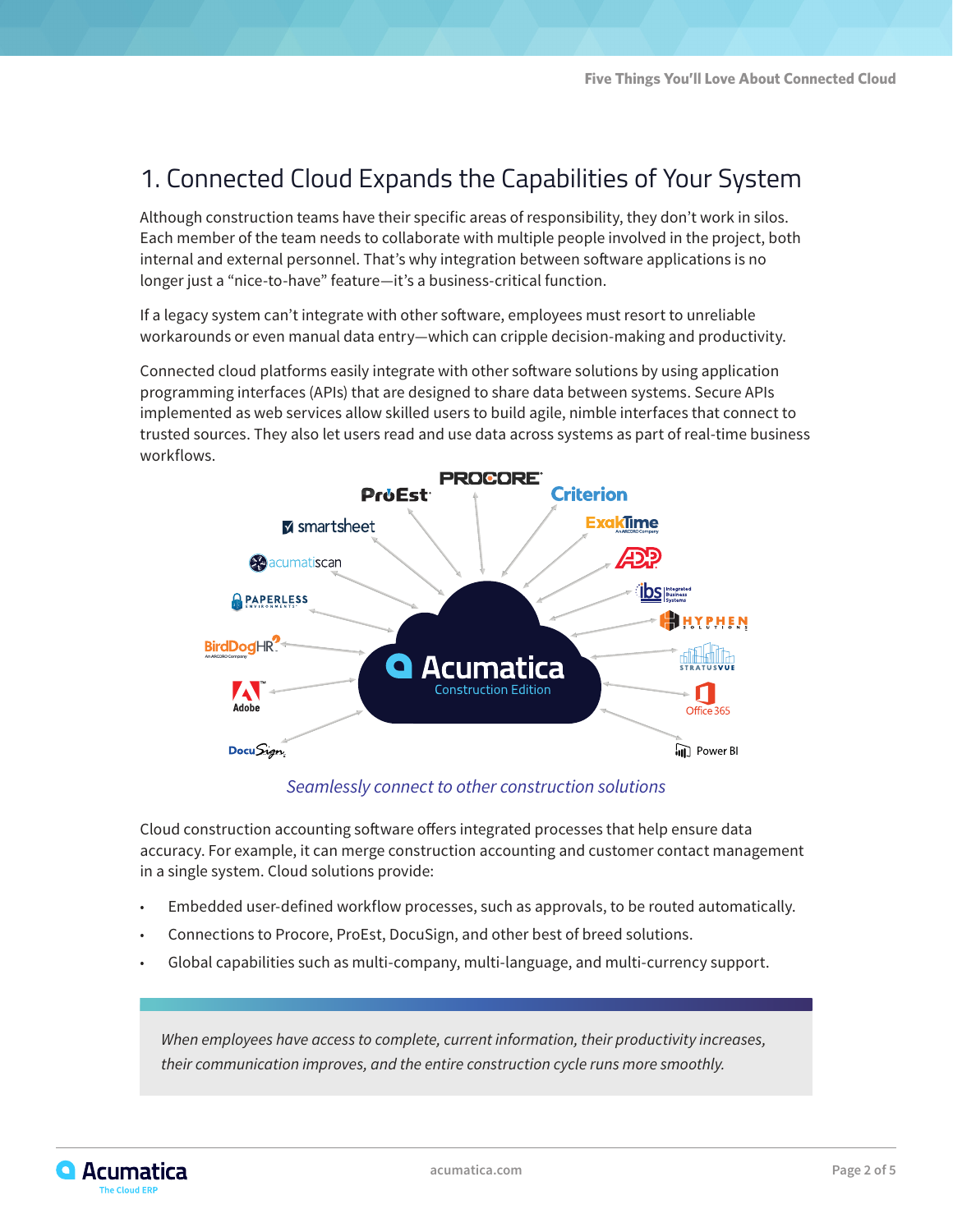# 2. Connected Cloud Provides the Right Information at the Right Time

There are few things more frustrating to a busy construction professional than using software that's slow when navigating from screen to screen, takes too long to deliver the results of a dataintensive search, and can't be personalized to match specific workflows. That's why it's important to choose flexible cloud technology that gives users in different construction roles the specific tools and information they need to do their jobs.

An AP clerk will need to enter vendor invoices quickly. A CFO will need to make sure these invoices can be routed and approved in a timely manner. And the company owner will want to drill down quickly to determine how any project is performing. Only connected cloud software that's built for user productivity can meet these needs.

*Connected cloud technology delivers:* 

- *• Usability role-based software that's intuitive, efficient, and effective.*
- *• Mobility anywhere, anytime access that best suits the job at hand.*
- *• Extensibility more options for integration with other key business systems.*

Connected cloud applications can streamline the exchange of information between your teams in the office and out on job sites. When someone uses a mobile app to make changes to items such as RFIs, project issues, and timecards, the system will automatically update and sync this data in the cloud construction accounting application. When your entire workforce has access to the same information at the same time, you can ensure that important issues will be addressed immediately before they cause costly delays.

# 3. Connected Cloud Increases Visibility

When systems are disconnected, business processes become more complex than they should be. For example, if you must pull reports from multiple systems to collate them into one report, you're not only wasting time but also leaving your business vulnerable to errors.

Cloud technology—especially construction accounting in the cloud—gives you total visibility into your business. Real-time dashboards give you the ability to keep projects on track and on budget from anywhere at any time. As a result, your firm can achieve greater profitability.

Using a dashboard with drill-down capabilities, you can identify and share changes in project costs. By defining key project metrics, making them visible to your entire team, and measuring them as each project progresses, your firm can reduce risk, increase productivity, and improve customer satisfaction.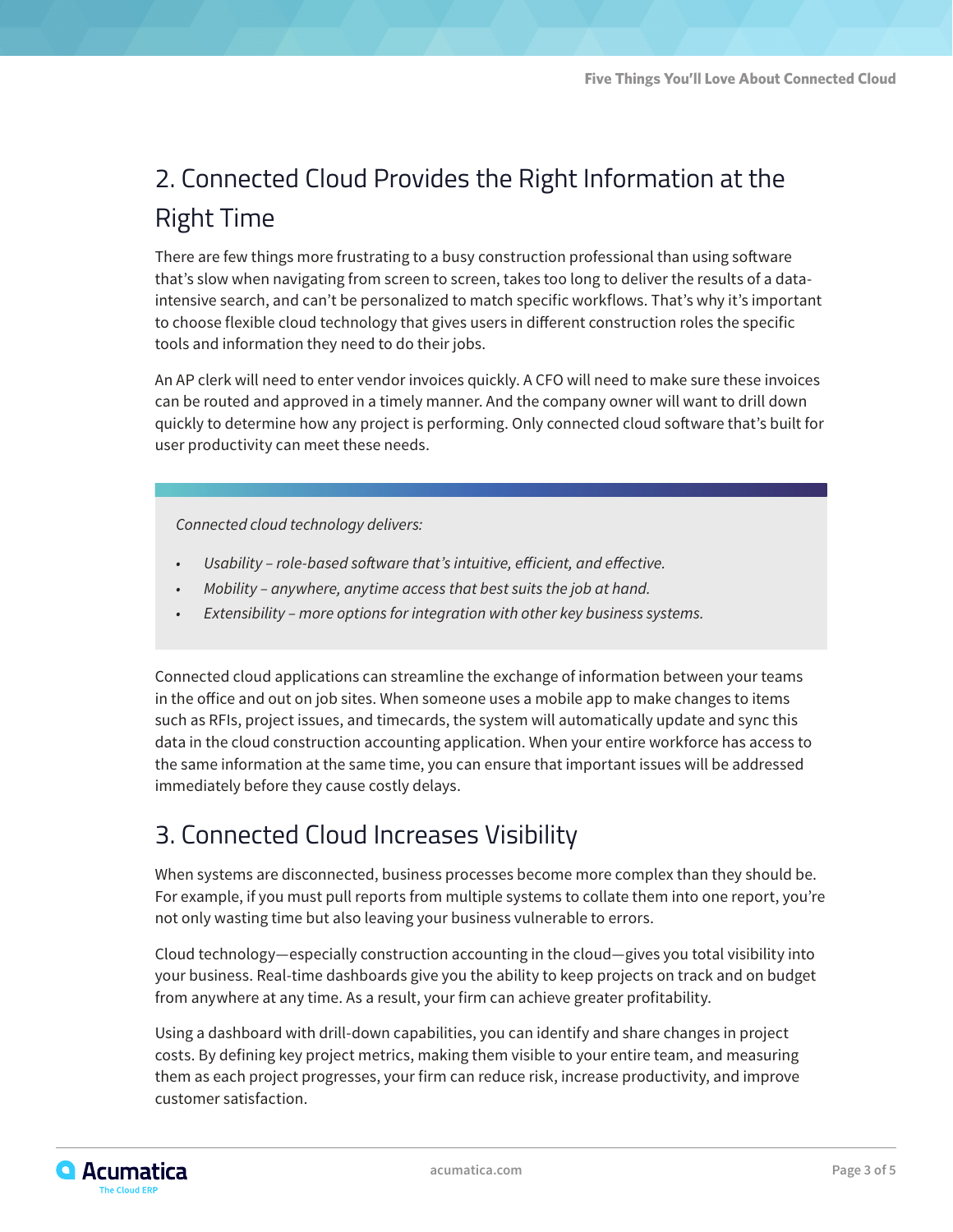

*Easily track activities, documents, and costs from one central area*

Connected cloud construction accounting software can make accurate data available consistently across your organization – whether pulling data from other systems or excel spreadsheets. With drill-down dashboards, you gain the visibility you need to run your business more smoothly.

# 4. Connected Cloud Eliminates Redundant Data Entry

Construction firms typically use six to ten software applications in tandem with their main accounting system. If these applications are legacy systems, they probably aren't very well integrated—if they're integrated at all. As a result, the entire staff will have to spend a great deal of time jumping between applications just to perform routine tasks. For example, employees may be using a series of spreadsheets or standalone applications to complete common workflows such as estimating, accounting, project management, bid management, and project scheduling. These spreadsheets and applications may be well suited to individual tasks, but they also generate siloes of data that are hard for other employees to access.

With minimal integration across their systems, employees will be forced to re-enter data in multiple applications—an error-prone, time-wasting task that often leads to inaccuracies that cause major issues for construction firms. This is true even in companies that are using mobile apps to save time for their teams in the field. Here's an example: a project manager is using a mobile app to update the completion percentage of a project, but the app doesn't connect to the company's job cost accounting system. When the team in the back office tries to analyze the profitability of the project, they won't know that a change has occurred and will be unable to provide any meaningful analysis.

In the connected cloud, construction firms can use end-to-end construction management systems with modules that are designed to exchange data. This not only increases everyone's visibility into business processes, but also reduces tedious data entry work.